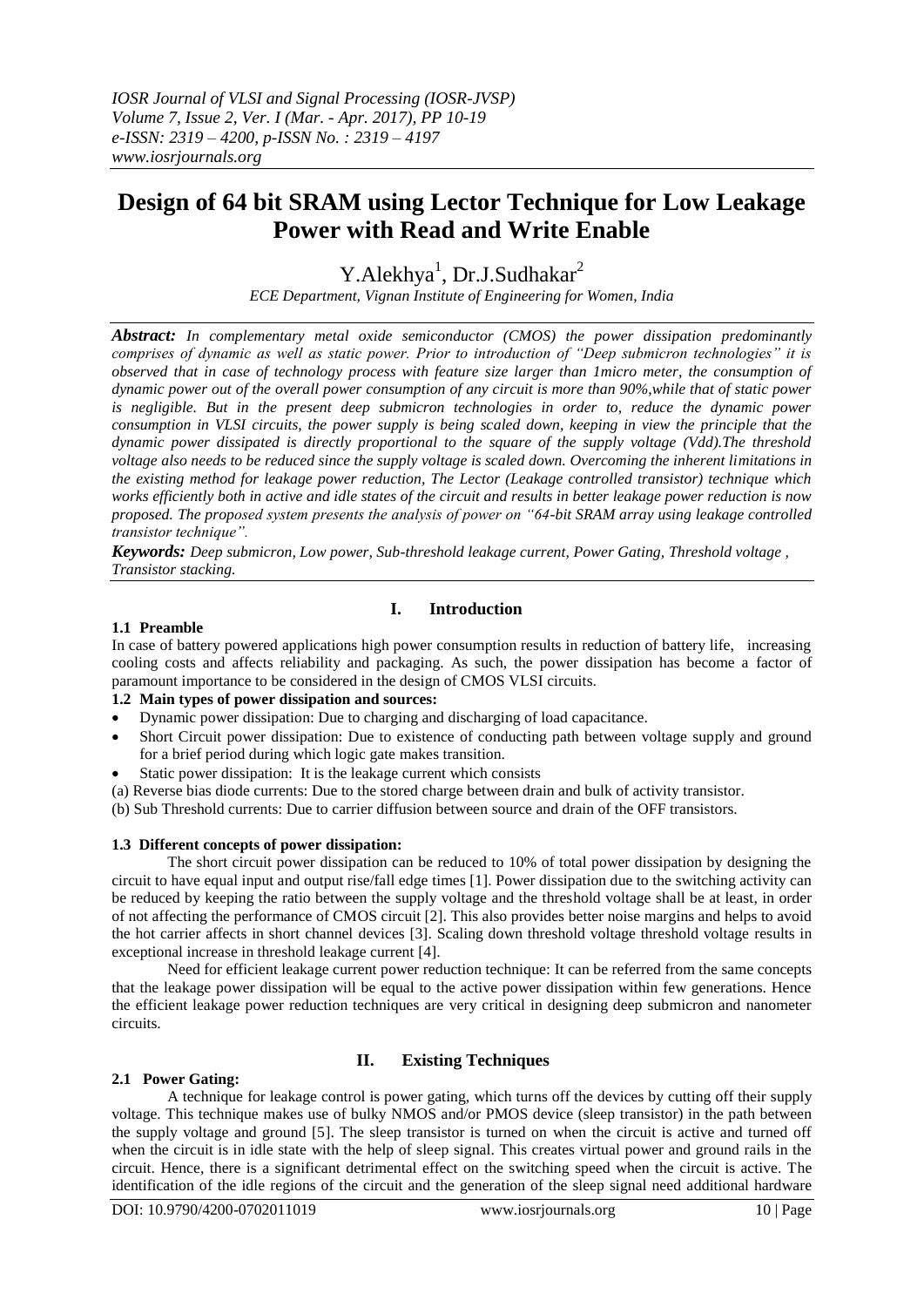capable of predicting the circuit state accurately [6]. This additional hardware consumes power throughout the circuit operation even when the circuit is in an idle state to continuously monitor the circuit state and control the sleep transistors.

#### **2.2 Sleep Technique:**

State-destructive techniques cut off transistor (pull-up or pull-down or both) networks from supply voltage or ground using sleep transistors (Fig 1). this technique is Multi-Threshold voltage CMOS (MTCMOS), which adds high-Vth sleep transistors between pull-up networks and Vdd and between pull-down networks and ground while logic circuits use low-Vth transistors in order to maintain fast logic switching speeds[7]. By isolating the logic networks using sleep transistors, the sleep transistor technique dramatically reduces leakage power during sleep mode. However, the additional sleep transistors increase area and delay[8]. Furthermore, the pull-up and pull-down networks will have floating values and thus will lose state during sleep mode. These floating values significantly impact the time and energy of the sleep technique due to the requirement to recharge transistors which lost state during sleep.



**Fig 1:** Sleep Transistor Technique

#### **2.3 Zigzag Technique:**

To reduce the wake-up cost of the sleep transistor technique, the zigzag technique is introduced [9]. The zigzag technique reduces the overhead by choosing a particular circuit state (e.g., corresponding to a "reset") and then, for the exact circuit state chosen, turning off the pull-down network for each gate whose output is high while conversely turning off the pull-up network for each gate whose output is low[10].

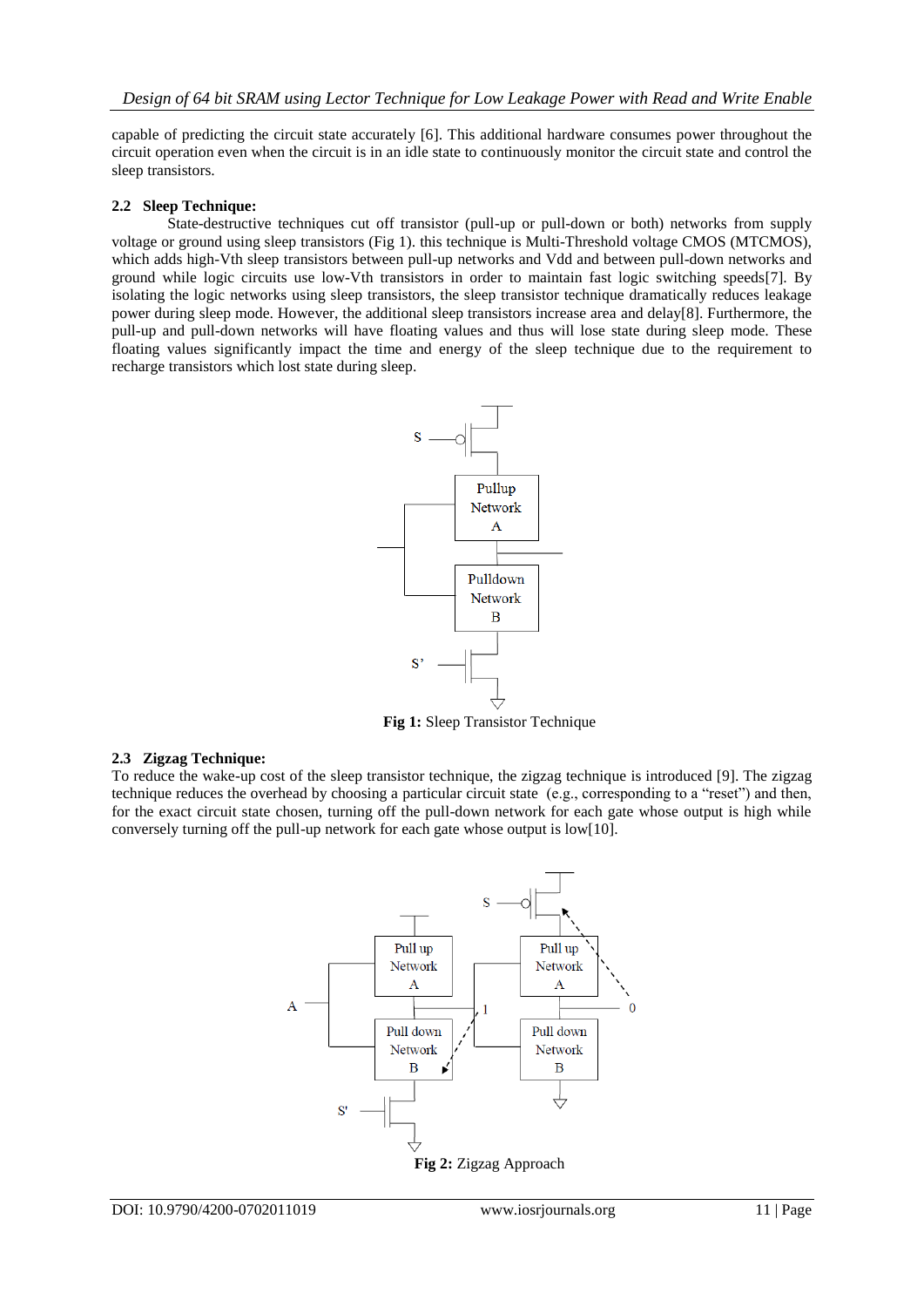For example, the zigzag technique in Fig 2 assumes that the input "A" is asserted such that the output values result as shown in the figure. If the output is "1," then a pull-down sleep transistor is applied; if the output is "0," then a pull-up sleep transistor is applied. By applying particular input pattern chosen prior to chip fabrication, the zigzag technique can prevent floating. Although the zigzag technique retains the particular state chosen prior to chip fabrication, any other arbitrary state during regular operation is lost in power-down mode. Although the zigzag technique can reduce wake-up cost, the zigzag technique still loses state. Thus, any particular state which is needed upon wakeup must be regenerated somehow. The technique may need extra circuitry to generate a specific input vector (in case reset values are not used for sleep mode input vector).

#### **III. Related Work**

Modern technologies are suffering from a dramatic increase in leakage current. Constant scaling dictates that the supply voltage has to be reduced [11][12] when downsizing the technology feature size. Low threshold voltage devices are used to maintain the required current drive and to satisfy performance specifications. Low threshold devices have caused a dramatic increase in leakage current. A direct and live solution for that is to utilize low threshold devices in the critical path and high threshold devices elsewhere. The threshold voltage can be controlled utilizing the well bias of the device in the so called Variable Threshold CMOS (VTCMOS).

#### **3.1 Proposed Technique:**

In the present paper, a new leakage power technique [13] called LECTOR is used for the designing "64-bit SRAM array using LCT technique" and different experimental results are analyzed and the conclusions drawn are presented and the future scope of work on this technique is elaborated.

#### **3.1.1 Lector Technique:**

Generally lector is abbreviated as leakage control transistor, which means that a transistor can control leakage current occurred in CMOS circuits without increasing the dynamic power dissipation. In this technique we introduce two leakage control transistors between power supply and ground [14]. The gate terminal each transistor is controlled by source of other. So, one of LCT is always near to its cutoff voltage. The main principal behind the lector technique in[15],[16] "A circuit with more than one transistor is off between power supply to ground having less leaky than a circuit with only one transistor is off between power supply to ground"[17]. We illustrate our LECTOR technique with the case of a CMOS inverter. A CMOS inverter with the addition of two leakage control transistors is shown in fig.3



**Fig3:** Not gate based on LCT

| <b>TABLE 1:</b> State matrix of NOT gate |
|------------------------------------------|
|------------------------------------------|

| <b>Transistor</b><br><b>Reference</b> | Input $0$    | Input '1'    |
|---------------------------------------|--------------|--------------|
| М1                                    | ΩN           | ∩FF          |
| M2.                                   | JEE          |              |
| I CT1                                 | Near cut off |              |
|                                       |              | Near Cut-Off |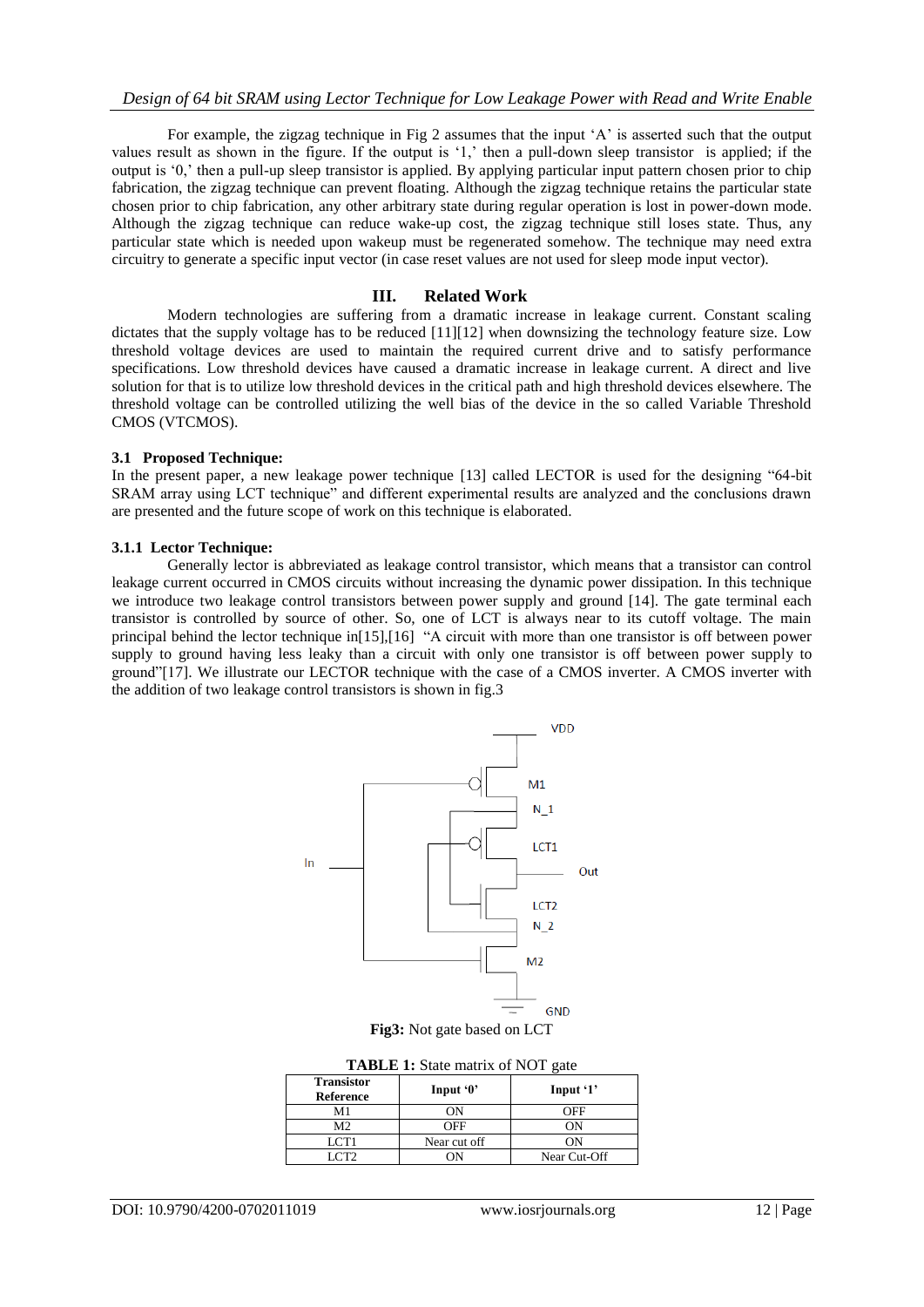### *Design of 64 bit SRAM using Lector Technique for Low Leakage Power with Read and Write Enable*

It has two leakage transistors (LCT1-PMOS) and (LCT2-NMOS) introduced between node N1 and N2. The gate terminal of one LCT is connected to the source terminal of other LCT. When the input applied is low (in=0) then transistors M2 and LCT1 are turned off, thus we get a stacking of two series connected transistors. When the input applied is high then the transistors M1and LCT2 are turned off and thus increasing the off resistance of supply voltage to ground path. So reduction in leakage power is obtained.

#### **3.1.2 Applying Lector to 64-Bit SRAM**

The conventional architecture of SRAM Cell has 6-transistors. At deep sub-micron scale the leakage power of SRAM circuit is comparatively high as compared to the other operational circuits. The concept of SRAM architecture is based on the stabilization of logic values to maintain its existence against any current or power loss with the ease of data modification using two feedbacks coupled CMOS Inverters. The output terminals of the two inverters act as internal load lines of the SRAM cell to store the memory data bit value on one of the internal load line and its complement logic value on the other internal load line.



**Fig 4:** Block diagram of 64-bit SRAM

#### **IV. Experimental Results**

#### **4.1 Experimental Results of Inverter:**

In our present paper we started applying the LECTOR technique starting from basic CMOS circuits. Fig 5 and 6 shows the schematic diagrams of inverter in both conventional and also using the lector mechanism. The tabular form 2 shows that the power dissipation is reduced from conventional to lector technique.



**Fig 5:** Schematic of conventional CMOS inverter in tanner

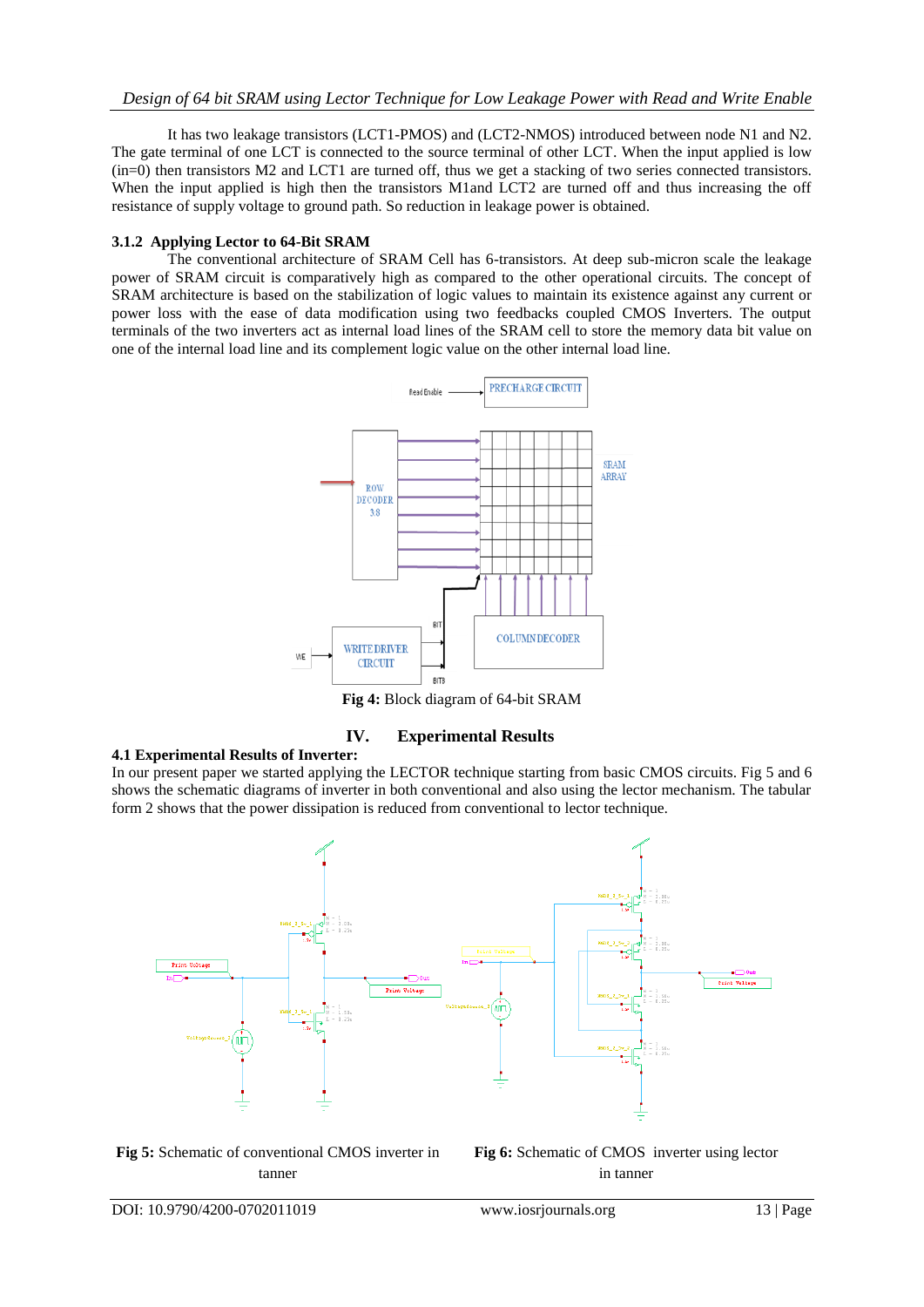| <b>Technology</b><br><b>Process</b> | <b>Average Power Consumption</b><br>(in micro watts) | % decrease in the power<br>consumption |        |
|-------------------------------------|------------------------------------------------------|----------------------------------------|--------|
|                                     | Conventional                                         | Lector                                 |        |
| 250nm                               | .288508e-004                                         | 1.155602e-004                          | 10.31% |
| 180 <sub>nm</sub>                   | 1.2274e-005                                          | 1.094572e-005                          | 10.8%  |
| 90 <sub>nm</sub>                    | 2.1824e-006                                          | l.243852e-006                          | 43%    |

**Table 2:** Comparison of power dissipation results of CMOS inverter in conventional and lector technique

### **4.2 Experimental Results of Nand:**

Figures 8 and 9 shows the schematic diagrams of NAND gate in both conventional and lector technique. The tabular form 3 shows that the power dissipation is reduced from conventional to lector technique.



**Fig 8:** Schematic of conventional CMOS NAND gate in tanner

**Fig 9:** Schematic of CMOS NAND gate using lector in tanner

**Table 3:** Comparison of power dissipation results of CMOS NAND gate in conventional and lector technique

| <b>Technology</b><br><b>Process</b> | <b>Average Power Consumption</b><br>(in micro watts) | % decrease in the power<br>consumption |       |
|-------------------------------------|------------------------------------------------------|----------------------------------------|-------|
|                                     | Conventional<br>Lector                               |                                        |       |
| 250nm                               | 1.403209e-004                                        | 1.015146-004                           | 27.6% |
| 180nm                               | l.7643e-005                                          | 1.507218-005                           | 14.5% |
| 90nm                                | 3.6431e-006                                          | 1.736292-006                           | 52.3% |



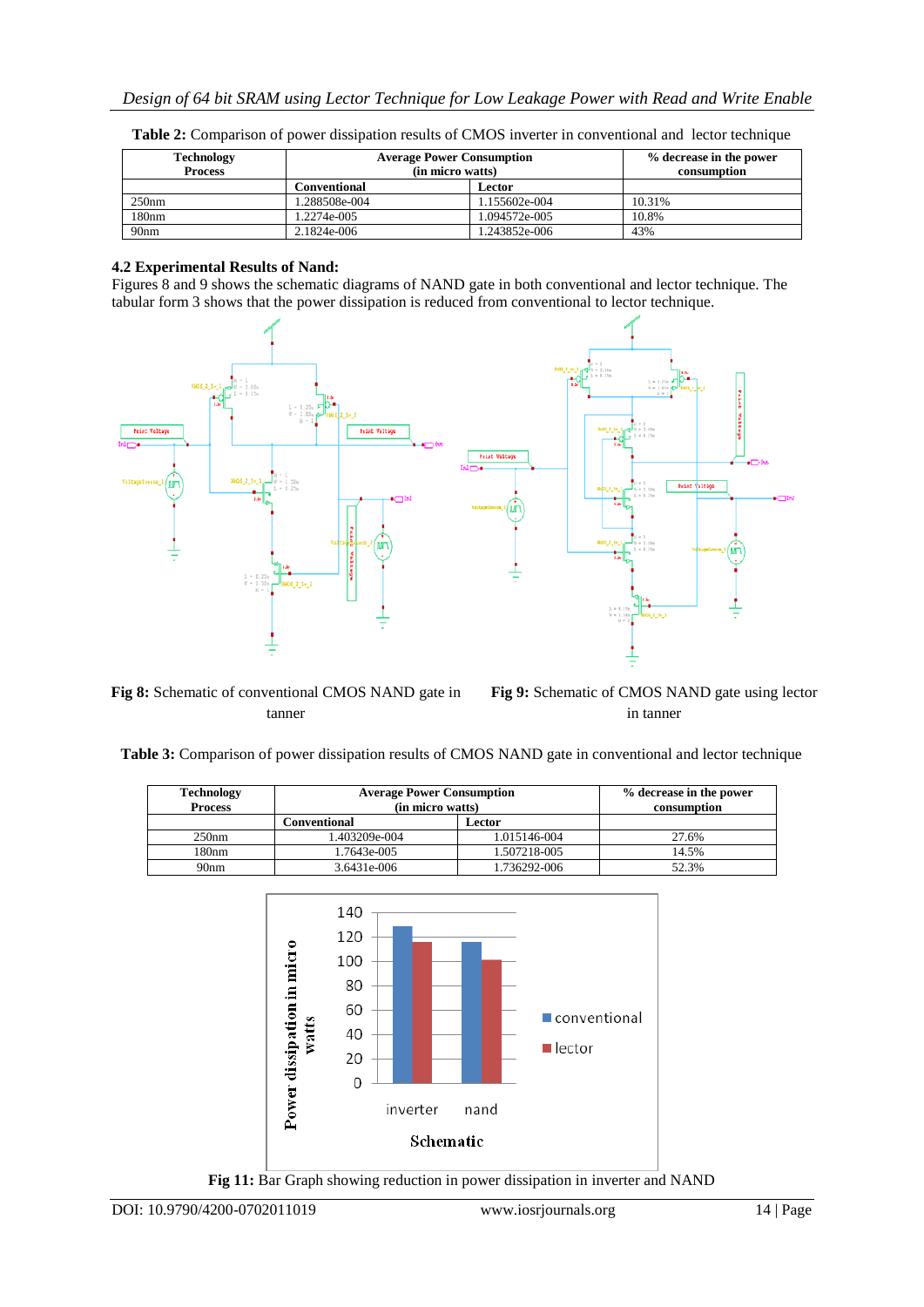## **4.3 Experimental Results of Decoder:**



**Fig 12:** Schematic of conventional 3:8 decoder



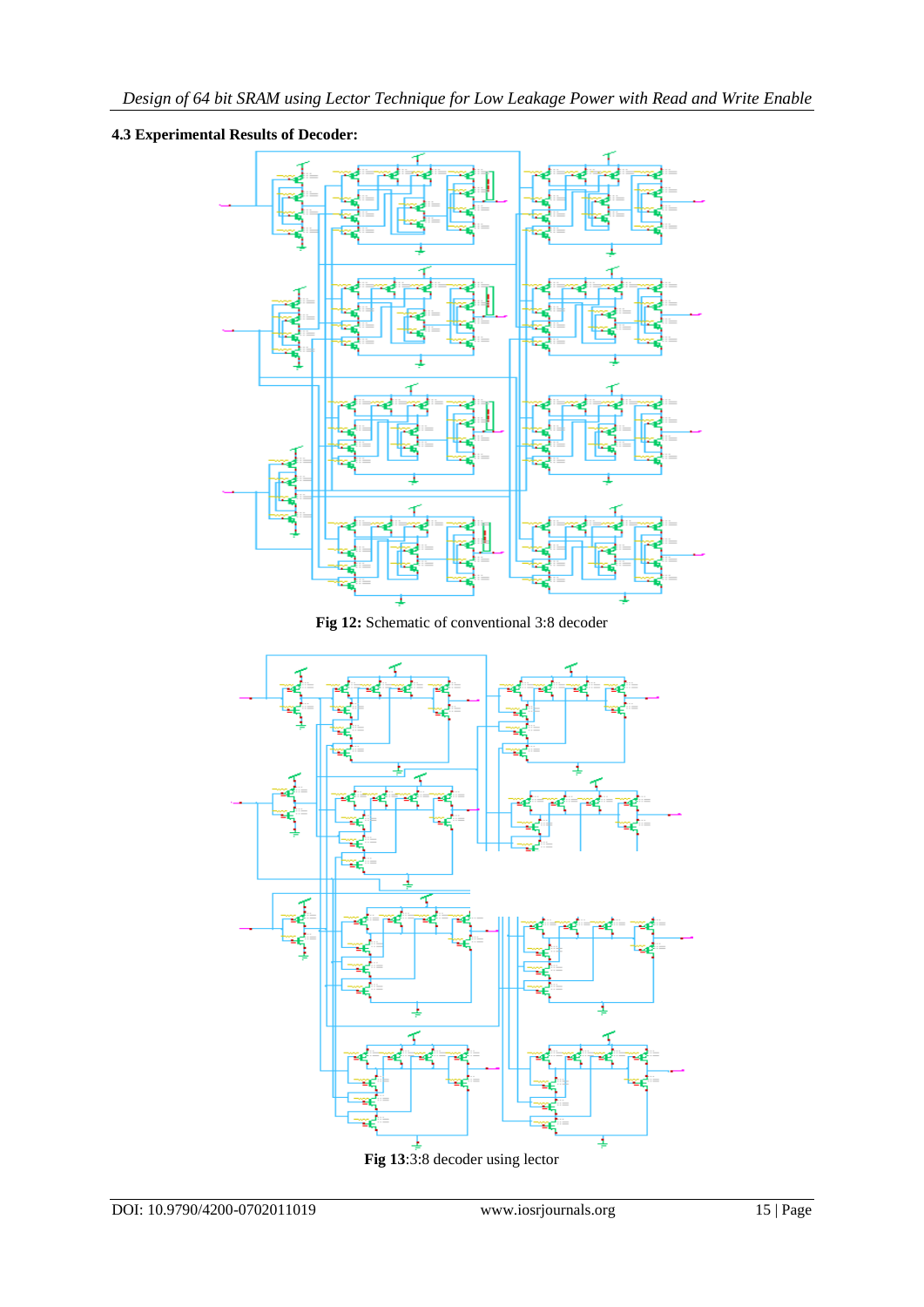| Technology<br><b>Process</b> | <b>Average Power Consumption</b><br>(in micro watts) | % decrease in the power<br>consumption |       |
|------------------------------|------------------------------------------------------|----------------------------------------|-------|
|                              | Conventional<br>Lector                               |                                        |       |
| 250nm                        | 1.738197e-003                                        | 1.184681e-003                          | 31%   |
| 180nm                        | 9.564609e-005                                        | 4.939357e-005                          | 48.3% |
| 90 <sub>nm</sub>             | .565999e-006                                         | 8.546299e-007                          | 45%   |





**Fig 15:** Bar Graph showing reduction in power dissipation in 3:8 decoder

#### **4.4 Experimental Results of 1-Bit 6T SRAM Cell:**



**Fig 16:** Schematic of conventional 1-bit 6T SRAM cell **Fig 17:** Schematic of 1-bit 6T SRAM cell using lector in tanner

in tanner

| <b>Technology</b><br><b>Process</b> | <b>Average Power Consumption</b><br>(in micro watts) | % decrease in the power<br>consumption |        |
|-------------------------------------|------------------------------------------------------|----------------------------------------|--------|
|                                     | C <b>onventional</b><br>Lector                       |                                        |        |
| 250nm                               | 7.507245E-003                                        | 6.355988E-003                          | 15.33% |
| 180nm                               | 1.702321E-004                                        | 1.40610E-004                           | 17.4%  |
| 90 <sub>nm</sub>                    | 1.333432E-004                                        | 9.70455E-005                           | 27.2%  |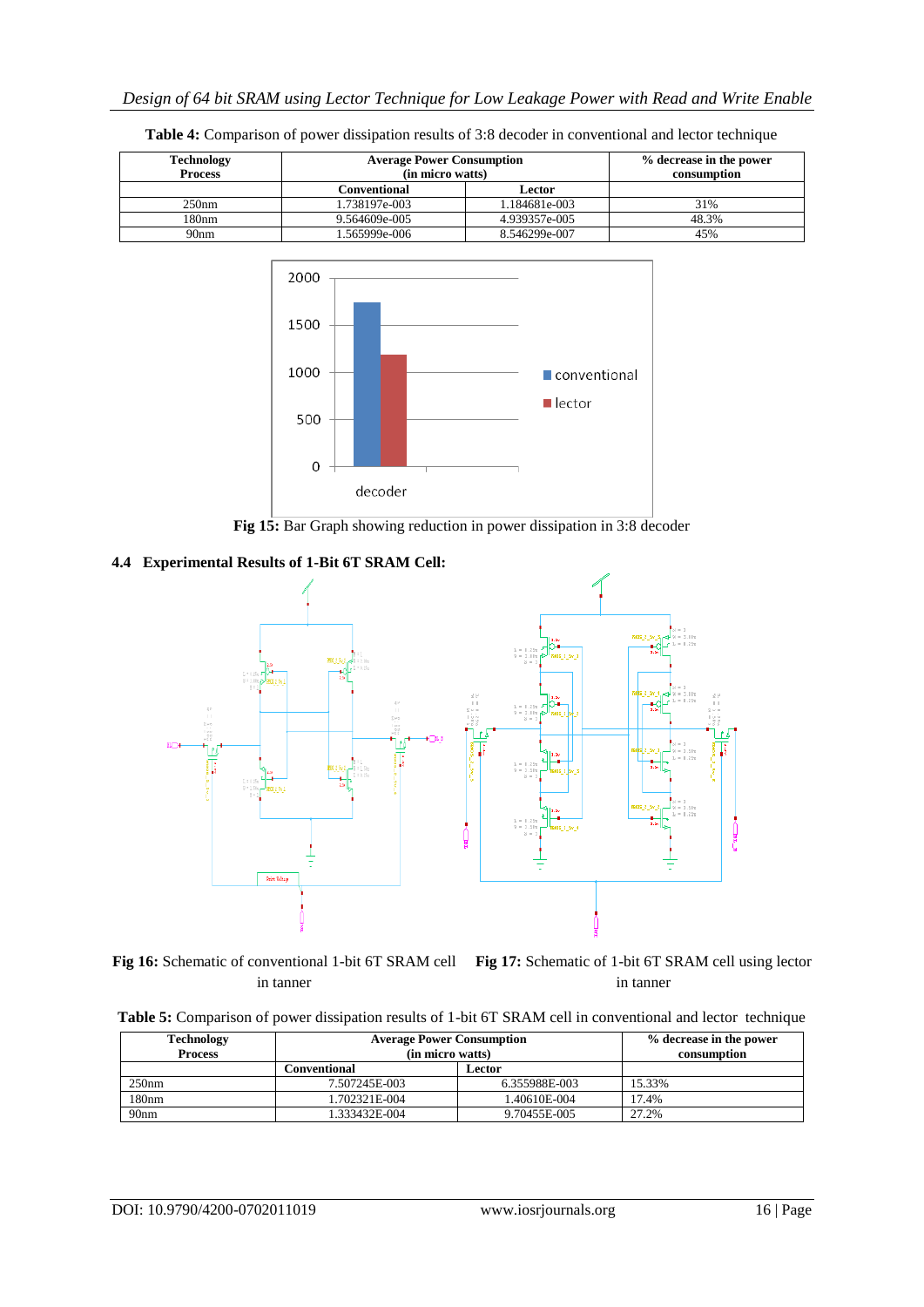

**Fig 19:** Bar Graph showing reduction in power dissipation on 1-bit SRAM

## **4.5 Experimental Results of Write Driver Circuit:**



**Fig 20:** Schematic of conventional write driver circuit Fig 21: Schematic of write driver circuit using lector in tanner tanner

**Table 6:** Comparison of power dissipation results write driver circuit in conventional and lector technique

| <b>Technology</b><br><b>Process</b> | <b>Average Power Consumption</b><br>(in micro watts) | % decrease in the power<br>consumption |       |
|-------------------------------------|------------------------------------------------------|----------------------------------------|-------|
|                                     | Conventional                                         |                                        |       |
| $250$ nm                            | 4.517460e-005                                        | 4.156591e-005                          | 7.9%  |
| 180 <sub>nm</sub>                   | 1.549203 e-006                                       | 7.964656e-007                          | 48.5% |
| 90 <sub>nm</sub>                    | 7.520833e-007                                        | 3.976489e-007                          | 47%   |



**Fig 23:** Bar Graph showing reduction in power dissipation in write driver circuit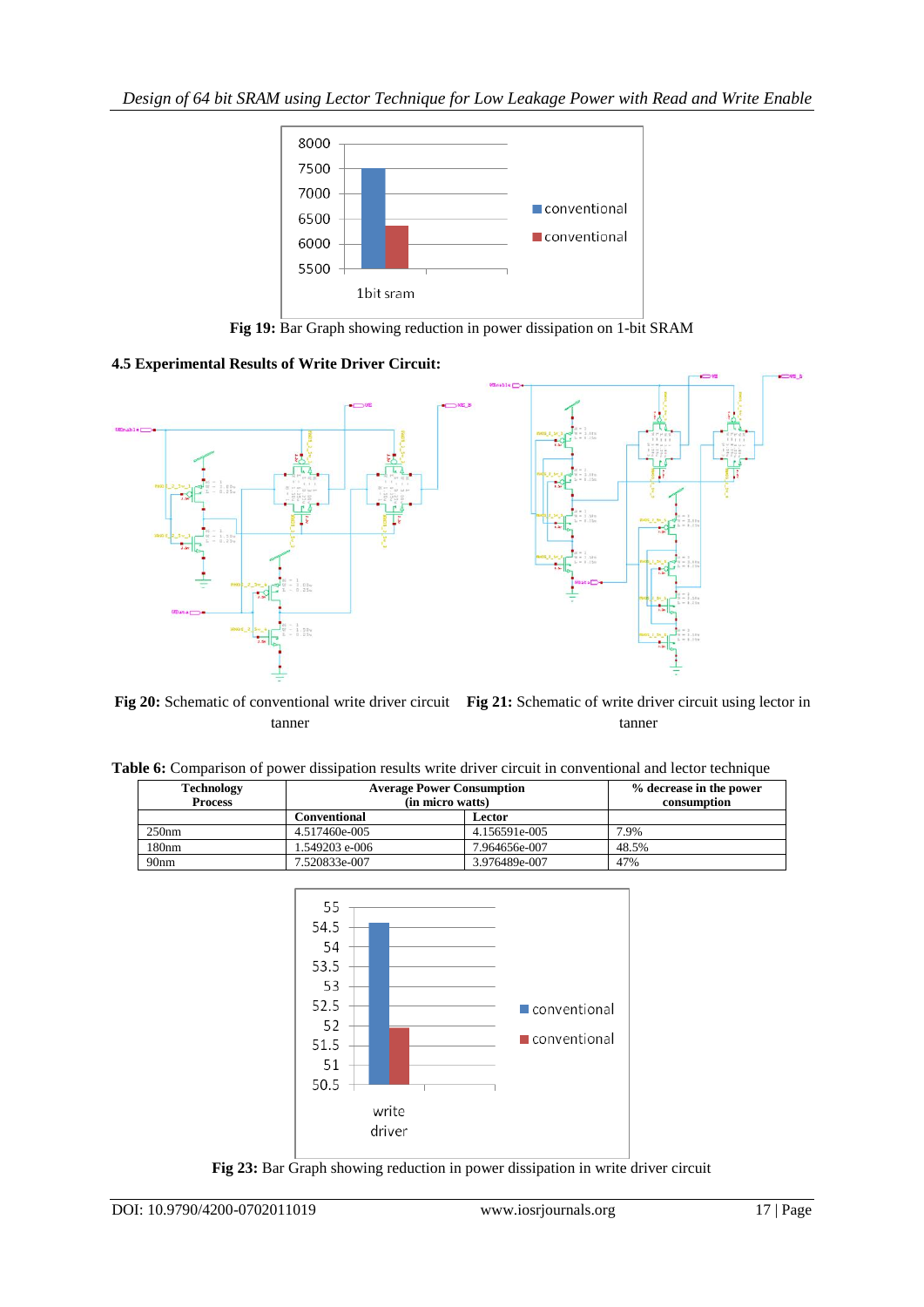## **4.6 Experimental Results of 64-Bit SRAM Array:**





|  |  |  |  | Table 7: Comparison of power dissipation results 64-bit SRAM in conventional and lector technique |  |  |  |  |
|--|--|--|--|---------------------------------------------------------------------------------------------------|--|--|--|--|
|--|--|--|--|---------------------------------------------------------------------------------------------------|--|--|--|--|

| <b>Technology</b><br><b>Process</b> | <b>Average Power Consumption</b><br>(in micro watts) | % decrease in the power<br>consumption |       |
|-------------------------------------|------------------------------------------------------|----------------------------------------|-------|
|                                     | <b>Conventional</b><br>Lector                        |                                        |       |
| 250nm                               | 1.285813e-001                                        | 1.154642e-001                          | 10.2% |
| 180 <sub>nm</sub>                   | 2.220370e-003                                        | 1.966213e-003                          | 11.4% |
| 90 <sub>nm</sub>                    | 5.789263e-004                                        | 3.267453e-004                          | 43.5% |